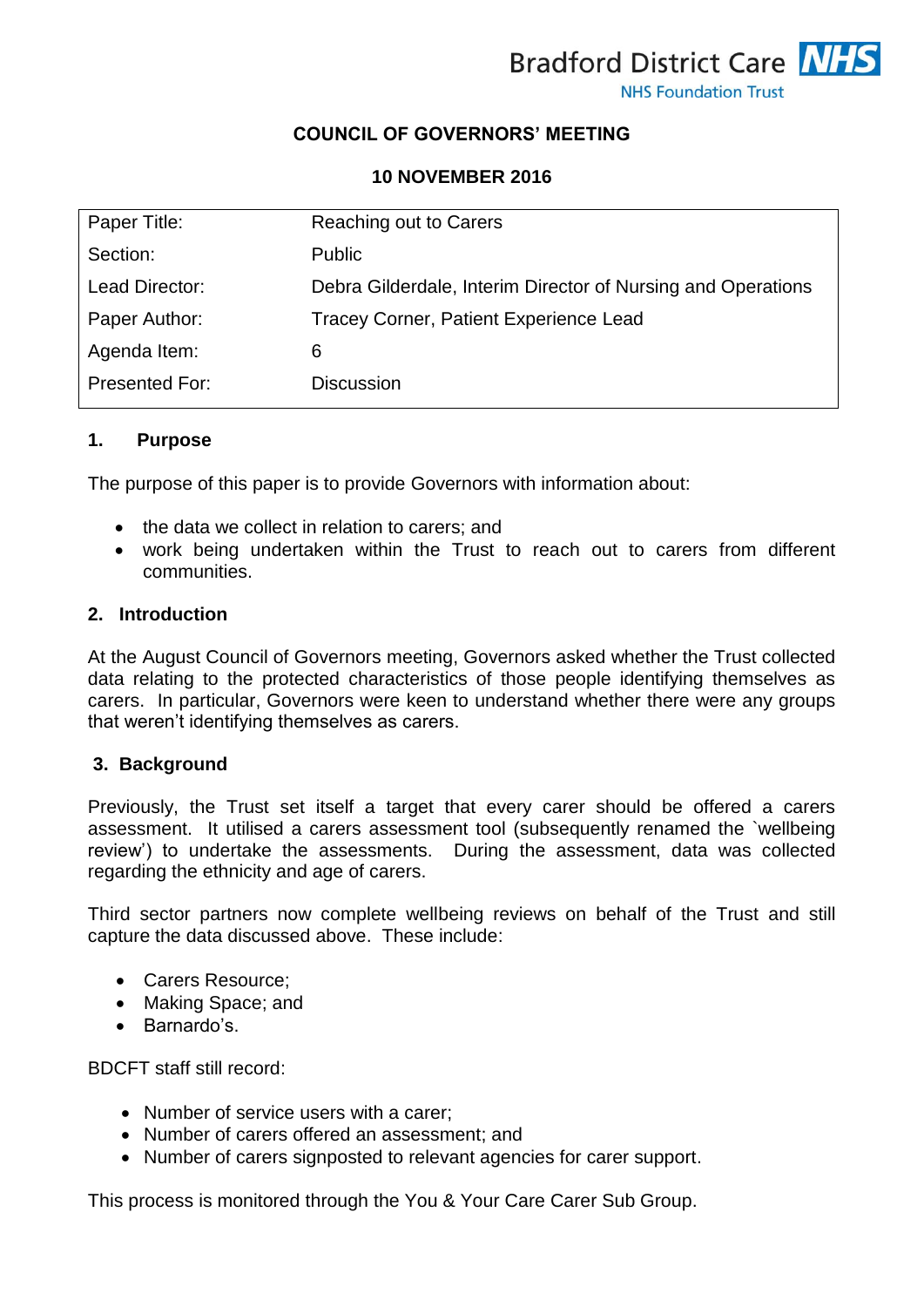# **4. Current Data Collection**

The clinical systems used by the Trust capture demographic information about the patient, service user or carer. These do not, however, collect data regarding the protected characteristics of those carers.

Additionally, we capture data from those carers who choose to become a member of the Trust. The membership data captured relates to: age, ethnicity, gender and connection with the trust (ie patient/service user, carer).

We also collect basic demographic information about people visiting the Carer's Hub. This relates to ethnicity, faith/religion, gender and long term disability. Consequently, we are aware that the Hub is predominantly used by white middle-aged females.

A carer database for the Carers Hub has been developed with numbers rising steadily. There are now over 50 carers regularly receiving information via email or post. A carer web page has also been developed to provide information to anyone with Internet access.

### **5. Reaching out to Carers**

In order to promote the Hub and the support available to carers more widely, we have been attending a number of different community groups. To date we have made contact with:

- The Black Health Forum
- Asian Elders group
- Gypsy & Traveller events
- Parents Forum
- University of the Third Age

We also encourage our staff to signpost people to the Hub and the flowchart attached at Annex A shows how the process works.

As part of our ongoing commitment to carers, we are looking at creative ways to reach these groups and encourage them to access the support available. The introduction of the Triangle of Care across the organisation is an example of how we will be able to ensure information reaches all carers regardless of their different characteristics or group.

The Triangle of Care membership scheme was launched by the Carers Trust to enable mental health providers to receive formal recognition of their commitment to cultural change and carer involvement. BDCFT's vision and that of our carers is better partnership working between service users, carers and professionals. The Triangle of Care will create a therapeutic alliance that promotes safety, supports recovery and sustains well-being throughout the Trust's mental health and community health services.

Whilst the Trust is working hard to reach out to carers, the support of Governors to work with the Carer lead and partner organisations to promote the Hub to our diverse communities would be welcomed.